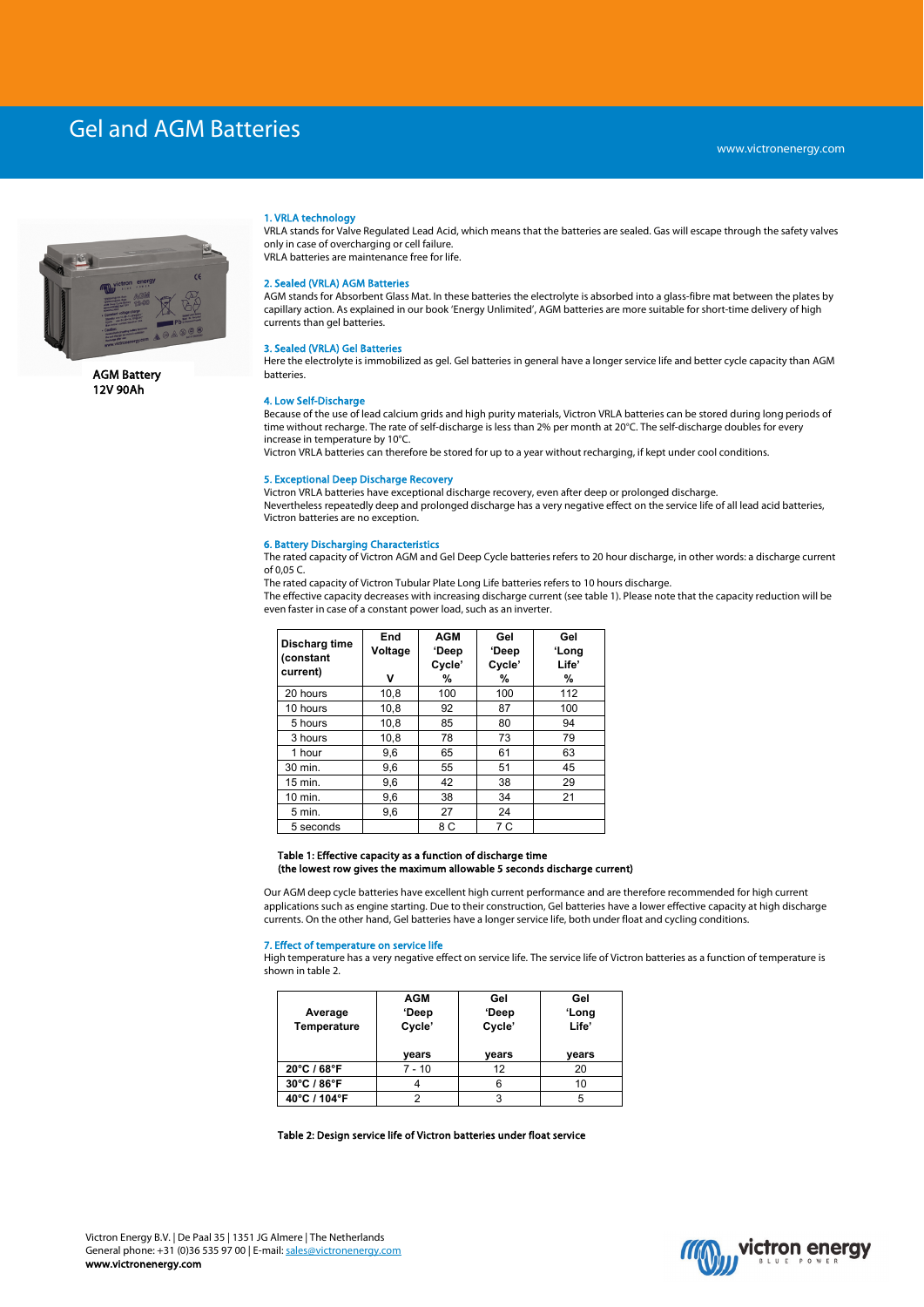

www.victronenergy.com

# 8. Effect of temperature on capacity





## Fig. 1: Effect of temperature on capacity

#### 9. Cycle life of Victron batteries

Batteries age due to discharging and recharging. The number of cycles depends on the depth of discharge, as is shown in figure 2.



#### 10. Battery charging in case of cycle use: the 3-step charge curve

The most common charge curve used to charge VRLA batteries in case of cyclic use is the 3-step charge curve, whereby a constant current phase (the bulk phase) is followed by two constant voltage phases (absorption and float), see fig. 3.



# Fig. 3: Three step charge curve

During the absorption phase the charge voltage is kept at a relatively high level in order to fully recharge the battery within reasonable time. The third and last phase is the float phase: the voltage is lowered to standby level, sufficient to compensate for self-discharge.

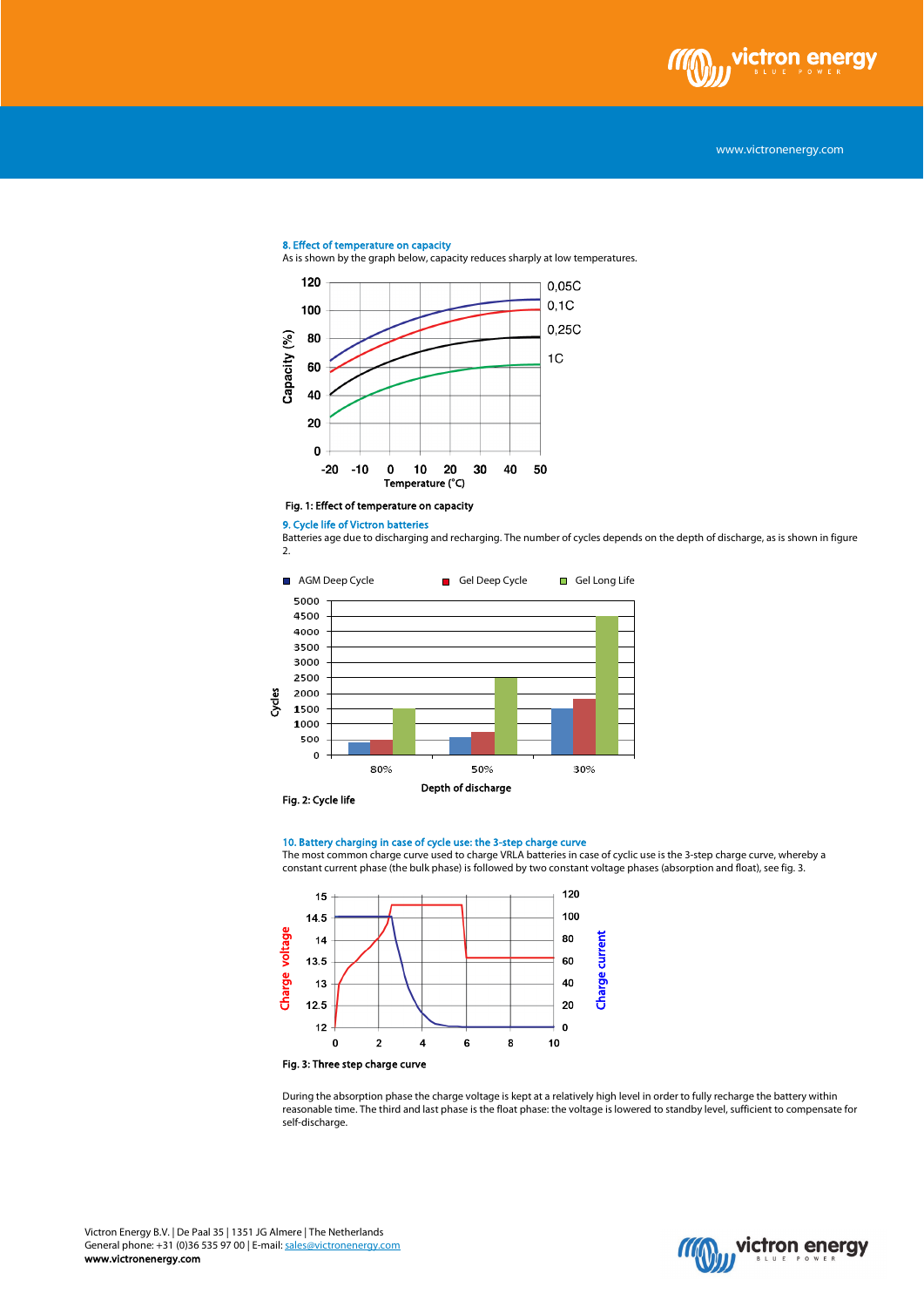#### Disadvantages of the traditional 3-step charge curve:

- During the bulk phase the current is kept at a constant and often high level, even after the gassing voltage (14,34V for a 12V battery) has been exceeded. This can lead to excessive gas pressure in the battery. Some gas will escape through the safety valves, reducing service life.
- Thereafter the absorption voltage is applied during a fixed period of time, irrespective of how deep the battery has been discharged previously. A full absorption period after a shallow discharge will overcharge the battery, again reducing service life (a.o. due to accelerated corrosion of the positive plates).
- Research has shown that battery life can be increased by decreasing float voltage to an even lower level when the battery is not in use.

#### 11. Battery charging: longer battery life with Victron 4-step adaptive charging

Victron developed the adaptive charge curve. The 4-step adaptive chare curve is the result of years of research and testing.

# The Victron four-step adaptive charge curve solves the 3 main problems of the 3-step curve:

## **Battery Safe Mode**

In order to prevent excessive gassing, Victron has invented the 'Battery Safe Mode'. The Battery Safe Mode will limit the rate of voltage increase once the gassing voltage has been reached. Research has shown that this will reduce internal gassing to a safe level.

#### • Variable absorption time

Based on the duration of the bulk stage, the charger calculates how long the absorption time should be in order to fully charge the battery. If the bulk time is short, this means the battery was already charged and the resulting absorption time will also be short, whereas a longer bulk time will also result in a longer absorption time.

#### Storage mode

After completion of the absorption period the battery should be fully charged, and the voltage is lowered to the float or standby level. If no discharge occurs during the next 24 hours, the voltage is reduced even further and the battery goes into storage mode. The lower storage voltage reduces corrosion of the positive plates. Once every week the charge voltage is increased to the absorption level for a short period to compensate for selfdischarge (Battery Refresh mode).

# 12. Battery charging in case of standby use: constant voltage float charging

When a battery is not frequently deeply discharged, a 2-step charge curve can be used. During the first phase the battery is charged with a limited current (the bulk phase). Once a pre-set voltage has been reached the battery is kept at that voltage (the float phase).

This charge method is used for starter batteries in vehicles and in uninterruptible power supplies (UPS).



# Fig. 4: Four-step adaptive charge curve

#### 13. Optimum charge voltage of Victron VRLA batteries

The recommended charge voltage settings for a 12V battery are shown in table 3.

#### 14. Effect of temperature on charging voltage

The charge voltage should be reduced with increased temperature. Temperature compensation is required when the temperature of the battery is expected to be less than 10°C / 50°F or more than 30°C / 85°F during long periods of time. The recommended temperature compensation for Victron VRLA batteries is -4 mV / Cell (-24 mV /<sup>°</sup>C for a 12V battery). The centre point for temperature compensation is 25°C / 70°F.

#### 15. Charge current

The charge current should preferably not exceed 0,2C (20A for a 100Ah battery).The temperature of a battery will increase by more than 10°C if the charge current exceeds 0,2C. Therefore temperature compensation is required if the charge current exceeds 0,2C.